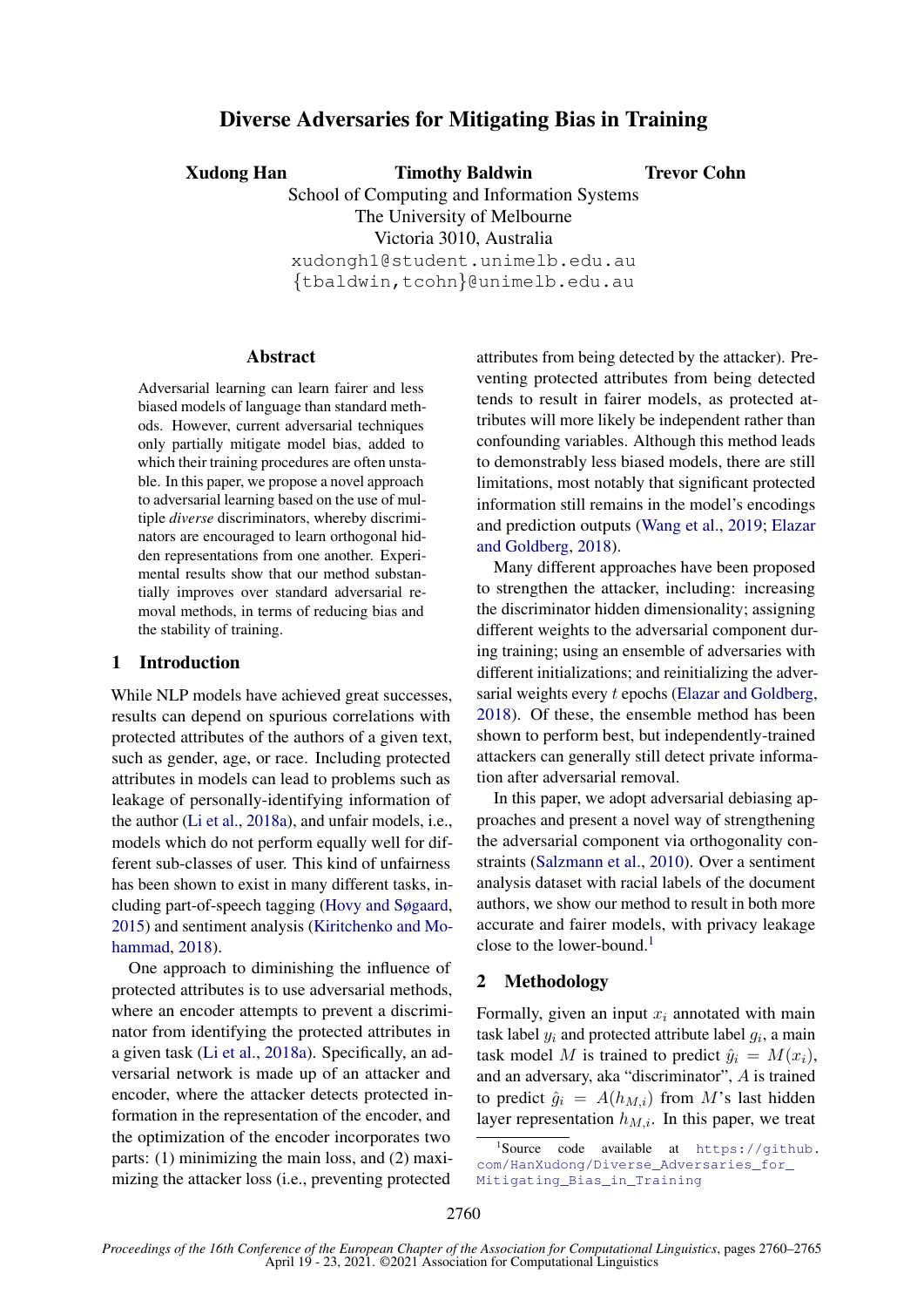<span id="page-1-0"></span>

Figure 1: Ensemble adversarial method. Dashed lines denote gradient reversal in adversarial learning. The k sub-discriminators  $A_i$  are independently initialized. Given a single input  $x_i$ , the main task encoder computes a hidden representation  $h_{M,i}$ , which is used as the input to the main model output layer and sub-discriminators. From the  $k$ -th sub-discriminator, the estimated protected attribute label is  $\hat{g}_{A_k,i}$  =  $C_{A_k}(E_{A_k}(h_{M,i}))$ .

a neural network classifier as a combination of two connected parts: (1) an encoder  $E$ , and (2) a linear classifier C. For example, in the main task model  $M$ , the encoder  $E_M$  is used to compute the hidden representation  $h_{M,i}$  from an input  $x_i$ , i.e.,  $h_{M,i} = E_M(x_i)$ , and the decoder is used to make a prediction,  $\hat{y}_i = C_M(h_{M,i})$ . Similarly, for a discriminator,  $\hat{g}_i = A(h_{M,i}) = C_A(E_A(h_{M,i})).$ 

#### 2.1 Adversarial Learning

Following the setup of [Li et al.](#page-5-0) [\(2018a\)](#page-5-0) and [Elazar](#page-5-4) [and Goldberg](#page-5-4) [\(2018\)](#page-5-4) the optimisation objective for our standard adversarial training is:

$$
\min_{M} \max_{A} \mathcal{X}(y, \hat{y}_M) - \lambda_{\text{adv}} \mathcal{X}(g, \hat{g}_A),
$$

where X is cross entropy loss, and  $\lambda_{\text{adv}}$  is the trade-off hyperparameter. Solving this minimax optimization problem encourages the main task model hidden representation  $h_M$  to be informative to  $C_M$  and uninformative to A. Following [Ganin](#page-5-6) [and Lempitsky](#page-5-6) [\(2015\)](#page-5-6), the above can be trained using stochastic gradient optimization with a gradient reversal layer for  $\mathcal{X}(g, \hat{g}_A)$ .

## 2.2 Differentiated Adversarial Ensemble

Inspired by the ensemble adversarial method [\(Elazar and Goldberg,](#page-5-4) [2018\)](#page-5-4) and domain separation networks [\(Bousmalis et al.,](#page-5-7) [2016\)](#page-5-7), we present *differentiated adversarial ensemble*, a novel means of strengthening the adversarial component. Figure [1](#page-1-0) shows a typical ensemble architecture where

 $k$  sub-discriminators are included in the adversarial component, leading to an averaged adversarial regularisation term:

$$
-\frac{\lambda_{\text{adv}}}{k}\sum_{j\in\{1,\dots,k\}}\mathcal{X}(g,\hat{g}_{A_j}).
$$

One problem associated with this ensemble architecture is that it cannot ensure that different subdiscriminators focus on different aspects of the representation. Indeed, experiments have shown that sub-discriminator ensembles can weaken the adversarial component [\(Elazar and Goldberg,](#page-5-4) [2018\)](#page-5-4). To address this problem, we further introduce a difference loss [\(Bousmalis et al.,](#page-5-7) [2016\)](#page-5-7) to encourage the adversarial encoders to encode different aspects of the private information. As can be seen in Figure [1,](#page-1-0)  $h_{A_k,i}$  denotes the output from the k-th sub-discriminator encoder given a hidden representation  $h_{M,i}$ , i.e.,  $h_{A_k,i} = E_{A_k}(h_{M,i})$ .

The difference loss encourages orthogonality between the encoding representations of each pair of sub-discriminators:

$$
\mathcal{L}_{\text{diff}} = \lambda_{\text{diff}} \sum_{i,j \in \{1,\dots,k\}} \left\| h_{A_i}{}^{\mathsf{T}} h_{A_j} \right\|_F^2 \mathbb{1}(i \neq j),
$$

where  $\lVert \cdot \rVert_F^2$  is the squared Frobenius norm.

Intuitively, sub-discriminator encoders must learn different ways of identifying protected information given the same input embeddings, resulting in less biased models than the standard ensemble-based adversarial method. According to [Bousmalis et al.](#page-5-7) [\(2016\)](#page-5-7), the difference loss has the additional advantage of also being minimized when hidden representations shrink to zero. Therefore, instead of minimizing the difference loss by learning rotated hidden representations (i.e., the same model), this method biases adversaries to have representations that are a) orthogonal, and b) low magnitude; the degree to which is given by weight decay of the optimization function.

#### 2.3 INLP

We include Iterative Null-space Projection ("INLP": [Ravfogel et al.](#page-5-8) [\(2020\)](#page-5-8)) as a baseline method for mitigating bias in trained models, in addition to standard and ensemble adversarial methods. In INLP, a linear discriminator  $(A<sub>linear</sub>)$ of the protected attribute is iteratively trained from pre-computed fixed hidden representations (i.e.,  $h_M$ ) to project them onto the linear discriminator's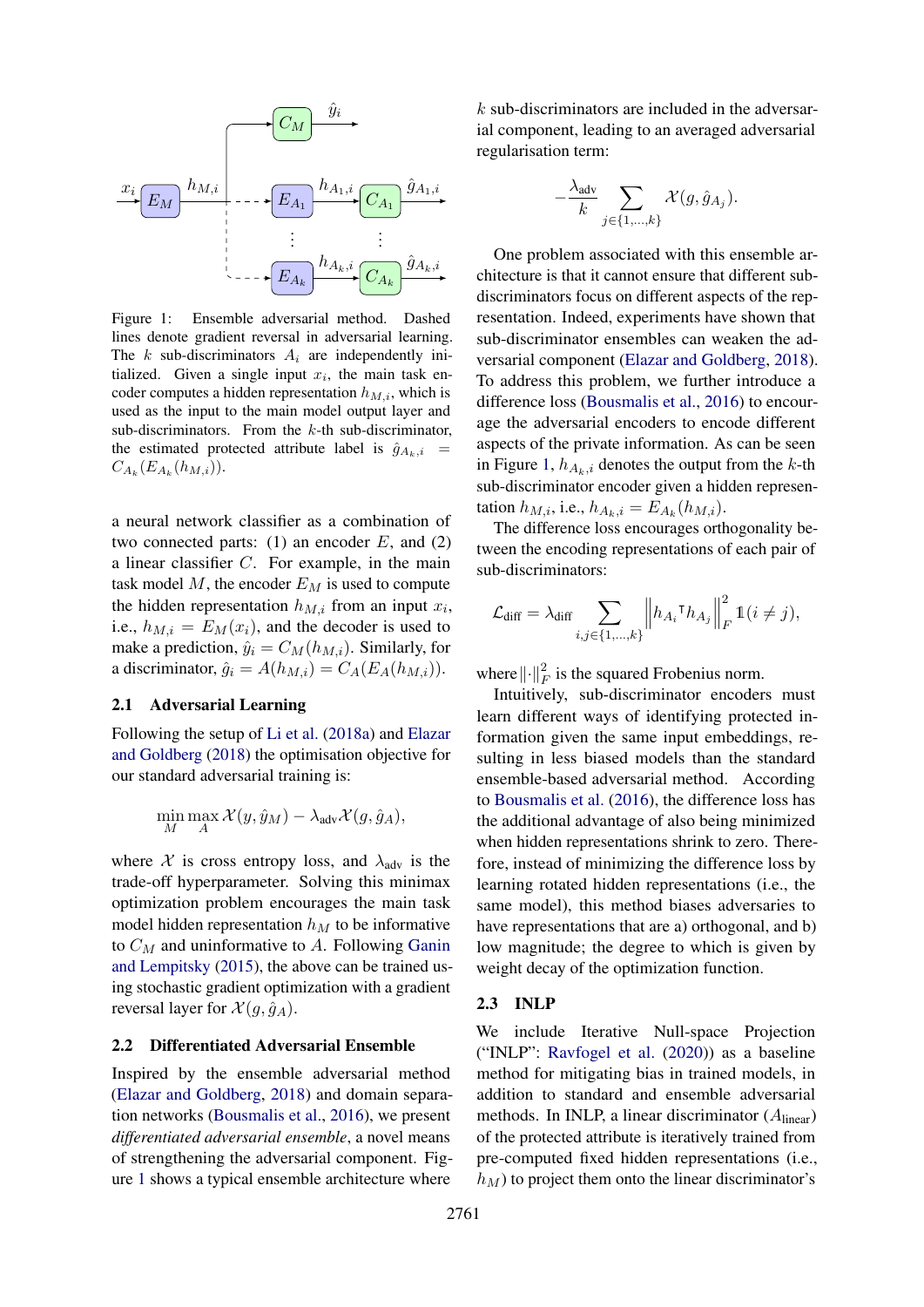<span id="page-2-0"></span>

| Model                                                   | Accuracy <sup>†</sup>                              | TPR Gap $\downarrow$                               |                                                    | TNR Gap Leakage $@h$ Leakage $@j$                  |                                                    |
|---------------------------------------------------------|----------------------------------------------------|----------------------------------------------------|----------------------------------------------------|----------------------------------------------------|----------------------------------------------------|
| Random<br>Fixed Encoder                                 | $50.00 + 0.00$<br>$61.44 + 0.00$                   | $0.00 + 0.00$<br>$0.52+0.00$                       | $0.00 + 0.00$<br>$17.97 + 0.00$                    | $92.07 \pm 0.00$                                   | $86.93 \pm 0.00$                                   |
| Standard                                                | $71.59 + 0.05$                                     | $31.81 + 0.29$                                     | $48.41 + 0.27$                                     | $85.56 + 0.20$                                     | $70.09 + 0.19$                                     |
| <b>INLP</b><br>Adv Single Discriminator<br>Adv Ensemble | $68.54 + 1.05$<br>$74.25 + 0.39$<br>$74.08 + 0.99$ | $25.13 + 2.31$<br>$13.01 + 3.83$<br>$12.04 + 3.50$ | $40.70 + 5.02$<br>$28.55 + 3.60$<br>$31.76 + 3.19$ | $66.64 + 0.87$<br>$84.33 + 0.98$<br>$85.31 + 0.51$ | $66.19 + 0.79$<br>$61.48 + 2.17$<br>$63.23 + 3.62$ |
| Differentiated Adv Ensemble                             | $74.52 + 0.28$                                     | $8.42 + 1.84$                                      | $24.74 + 2.07$                                     | $84.52 + 0.50$                                     | $61.09 + 2.32$                                     |

Table 1: Evaluation results  $\pm$  standard deviation (%) on the test set, averaged over 10 runs with different random seeds. **Bold** = best performance. " $\uparrow$ " and " $\downarrow$ " indicate that higher and lower performance, resp., is better for the given metric. Leakage measures the accuracy of predicting the protected attribute, over the final hidden representation h or model output  $\hat{y}$ . Since the Fixed Encoder is not designed for binary sentiment classification, we merge the original 64 labels into two categories based on the results of hierarchical clustering.

null-space,  $h_M^* = P_{N(A_{linear})}h_M$ , where  $P_{N(A_{linear})}$ is the null-space projection matrix of  $A_{linear}$ . In doing so, it becomes difficult for the protected attribute to be linearly identified from the projected hidden representations  $(h_M^*)$ , and any linear main-task classifier  $(C_M^*)$  trained on  $h_M^*$  can thus be expected to make fairer predictions.

# 3 Experiments

Fixed Encoder Following [Elazar and Goldberg](#page-5-4) [\(2018\)](#page-5-4) and [Ravfogel et al.](#page-5-8) [\(2020\)](#page-5-8), we use the DeepMoji model [\(Felbo et al.,](#page-5-9) [2017\)](#page-5-9) as a fixedparameter encoder (i.e. it is not updated during training). The DeepMoji model is trained over 1246 million tweets containing one of 64 common emojis. We merge the 64 emoji labels output by DeepMoji into two super-classes based on hierarchical clustering: 'happy' and 'sad'.

**Models** The encoder  $E_M$  consists of a fixed pretrained encoder (DeepMoji) and two trainable fully connected layers ("Standard" in Table [1\)](#page-2-0). Every linear classifier  $(C)$  is implemented as a dense layer.

For protected attribute prediction, a discriminator  $(A)$  is a 3-layer MLP where the first 2 layers are collectively denoted as  $E_A$ , and the output layer is denoted as  $C_A$ .

TPR-GAP and TNR-GAP In classification problems, a common way of measuring bias is TPR-GAP and TNR-GAP, which evaluate the gap in the True Positive Rate (TPR) and True Negative Rate (TNR), respectively, across different protected attributes [\(De-Arteaga et al.,](#page-5-10) [2019\)](#page-5-10). This measurement is related to the criterion that the prediction  $\hat{y}$  is conditionally independent of the

protected attribute  $g$  given the main task label y (i.e.,  $\hat{y} \perp g|y$ ). Assuming a binary protected attribute, this conditional independence requires  $\mathbb{P}\{\hat{y}|y, g = 0\} = \mathbb{P}\{\hat{y}|y, g = 1\}$ , which implies an objective that minimizes the difference (GAP) between the two sides of the equation.

Linear Leakage We also measure the leakage of protected attributes. A model is said to leak information if the protected attribute can be predicted at a higher accuracy than chance, in our case, from the hidden representations the fixed encoder generates. We empirically quantify leakage with a linear support vector classifier at two different levels:

- Leakage@h: the accuracy of recovering the protected attribute from the output of the final hidden layer after the activation function  $(h_M)$ .
- Leakage  $\hat{\varphi}$ : the accuracy of recovering the protected attribute from the output  $\hat{y}$  (i.e., the logits) of the main model.

Data We experiment with the dataset of [Blodgett](#page-5-11) [et al.](#page-5-11) [\(2016\)](#page-5-11), which contains tweets that are either African American English (AAE)-like or Standard American English (SAE)-like (following [Elazar](#page-5-4) [and Goldberg](#page-5-4) [\(2018\)](#page-5-4) and [Ravfogel et al.](#page-5-8) [\(2020\)](#page-5-8)). Each tweet is annotated with a binary "race" label (on the basis of AAE or SAE) and a binary sentiment score, which is determined by the (redacted) emoji within it.

In total, the dataset contains 200k instances, perfectly balanced across the four race–sentiment combinations. To create bias in the dataset, we follow previous work in skewing the training data to generate race–sentiment combinations (AAE–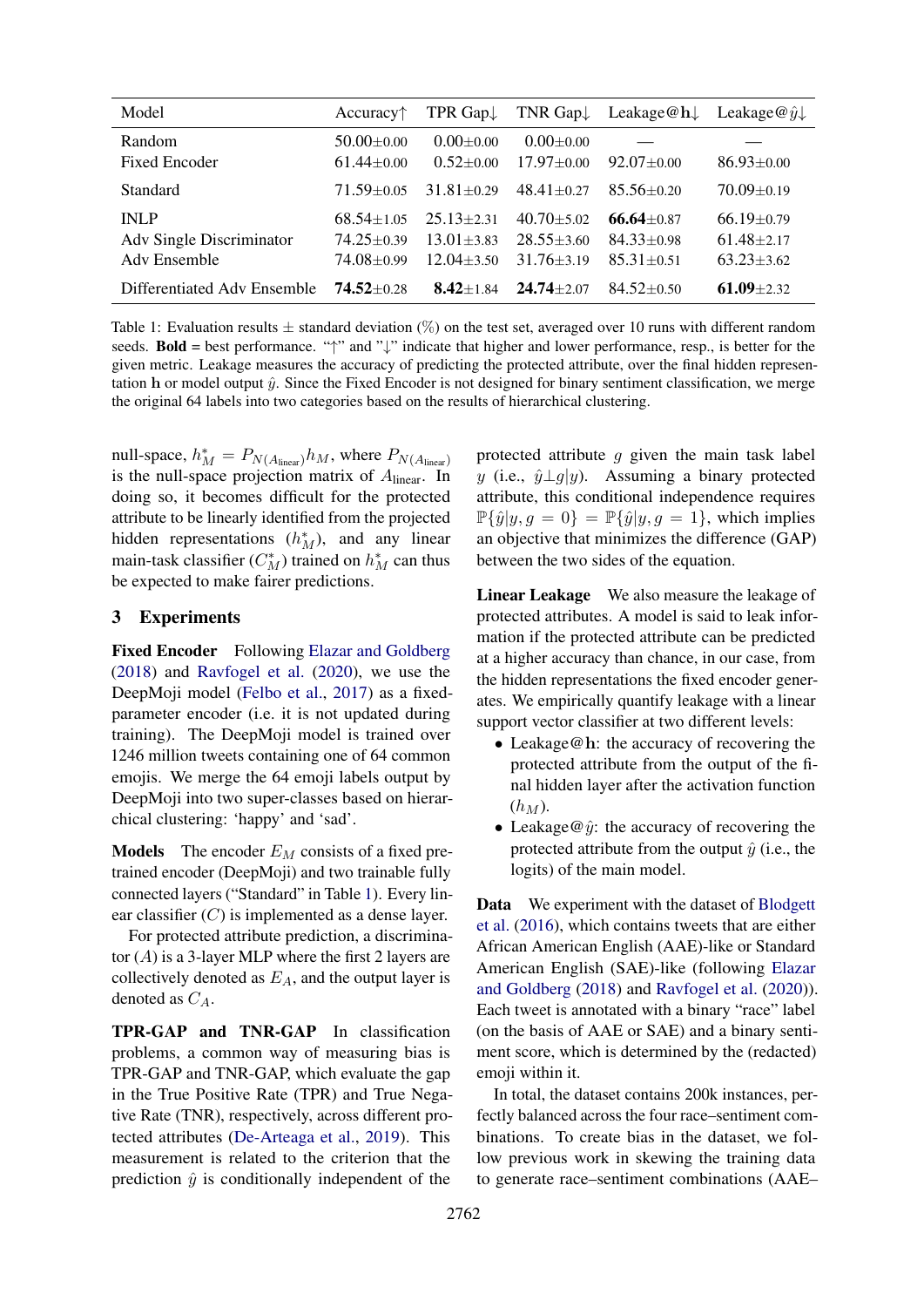happy, SAE–happy, AAE–sad, and SAE–sad) of  $40\%, 10\%, 10\%,$  and  $40\%$ , respectively. Note that we keep the test data unbiased.

Training Details All models are trained and evaluated on the same training/test split. The Adam optimizer [\(Kingma and Ba,](#page-5-12) [2015\)](#page-5-12) is used with learning rates of  $3 \times 10^{-5}$  for the main model and  $3 \times 10^{-6}$  for the sub-discriminators. The minibatch size is set to 1024. Sentence representations (2304d) are extracted from the DeepMoji encoder. The hidden size of each dense layer is 300 in the main model, and 256 in the sub-discriminators. We train  $M$  for 60 epochs and each  $A$  for 100 epochs, keeping the checkpoint model that performs best on the dev set. Similar to [Elazar and Goldberg](#page-5-4) [\(2018\)](#page-5-4), hyperparameters ( $\lambda_{adv}$  and  $\lambda_{diff}$ ) are tuned separately rather than jointly.  $\lambda_{\text{adv}}$  is tuned to 0.8 based on the standard (single-discriminator) adversarial learning method, and this setting is used for all other adversarial methods. When tuning  $\lambda_{\text{adv}}$ , we considered both overall performance and bias gap (both over the dev data). Since adversarial training can increase overall performance while decreasing the bias gap (see Figure [2\)](#page-4-0), we select the adversarial model that achieves the best task performance. For adversarial ensemble and differentiated models, we tune the hyperparameters (number of sub attackers and  $\lambda_{\text{diff}}$ ) to achieve a similar bias level while getting the best overall performance. To compare with a baseline ensemble method with a similar number of parameters, we also report results for an adversarial ensemble model with 3 subdiscriminators. The scalar hyperparameter of the difference loss  $(\lambda_{\text{diff}})$  is tuned through grid search from  $10^{-4}$  to  $10^{4}$ , and set to  $10^{3.7}$ . For the INLP experiments, fixed sentence representations are extracted from the same data split. Following [Ravfo](#page-5-8)[gel et al.](#page-5-8) [\(2020\)](#page-5-8), in the INLP experiments, both the discriminator and the classifier are implemented in scikit-learn as linear SVM classifiers [\(Pedregosa](#page-5-13) [et al.,](#page-5-13) [2011\)](#page-5-13). We report Leakage@ $\hat{y}$  for INLP based on the predicted confidence scores, which could be interpreted as logits, of the linear SVM classifiers.

Results and Analysis Table [1](#page-2-0) shows the results over the test set. Training on a biased dataset without any fairness restrictions leads to a biased model, as seen in the Gap and Leakage results for the Standard model. Consistent with the findings of [Rav](#page-5-8)[fogel et al.](#page-5-8) [\(2020\)](#page-5-8), INLP can only reduce bias at the expense of overall performance. On the other hand, the Single Discriminator and Adv(ersarial) Ensemble baselines both enhance accuracy and reduce bias, consistent with the findings of [Li et al.](#page-5-0) [\(2018a\)](#page-5-0).

Compared to the Adv Ensemble baseline, incorporating the difference loss in our method has two main benefits: training is more stable (results have smaller standard deviation), and there is less bias (the TPR and TNR Gap are smaller). Without the orthogonality factor,  $\mathcal{L}_{diff}$ , the sub-discriminators tend to learn similar representations, and the ensemble degenerates to a standard adversarial model. Simply relying on random initialization to ensure sub-discriminator diversity, as is done in the Adv Ensemble method, is insufficient. The orthogonality regularization in our method leads to more stable and overall better results in terms of both accuracy and TPR/TNR Gap.

As shown in Table [1,](#page-2-0) even the Fixed Encoder model leaks protected information, as a result of implicit biases during pre-training. INLP achieves significant improvement in terms of reducing linear hidden representation leakage. The reason is that Leakage@h is directly correlated with the objective of INLP, in minimizing the linear predictability of the protected attribute from the h. Adversarial methods do little to mitigate Leakage@h, but substantially decrease Leakage@ $\hat{y}$  in the model output. However, both types of leakage are well above the ideal value of 50%, and therefore none of these methods can be considered as providing meaningful privacy, in part because of the fixed encoder. This finding implies that when applying adversarial learning, the pretrained model needs to be fine-tuned with the adversarial loss to have any chance of generating a truly unbiased hidden representation. Despite this, adversarial training does reduce the TPR and TNR Gap, and improves overall accuracy, which illustrates the utility of the method for both bias mitigation and as a form of regularisation.

Overall, our proposed method empirically outperforms the baseline models in terms of debiasing, with a better performance–fairness trade-off.

**Robustness to**  $\lambda_{adv}$  We first evaluate the influence of the trade-off hyperparameter  $\lambda_{\text{adv}}$  in adversarial learning. As can be seen from Figure [2,](#page-4-0)  $\lambda_{\text{adv}}$  controls the performance–fairness trade-off. Increasing  $\lambda_{\text{adv}}$  from  $10^{-2}$  to around  $10^{-0}$ , TPR Gap and TNR Gap consistently decrease, while the accuracy of each group rises. To balance up accu-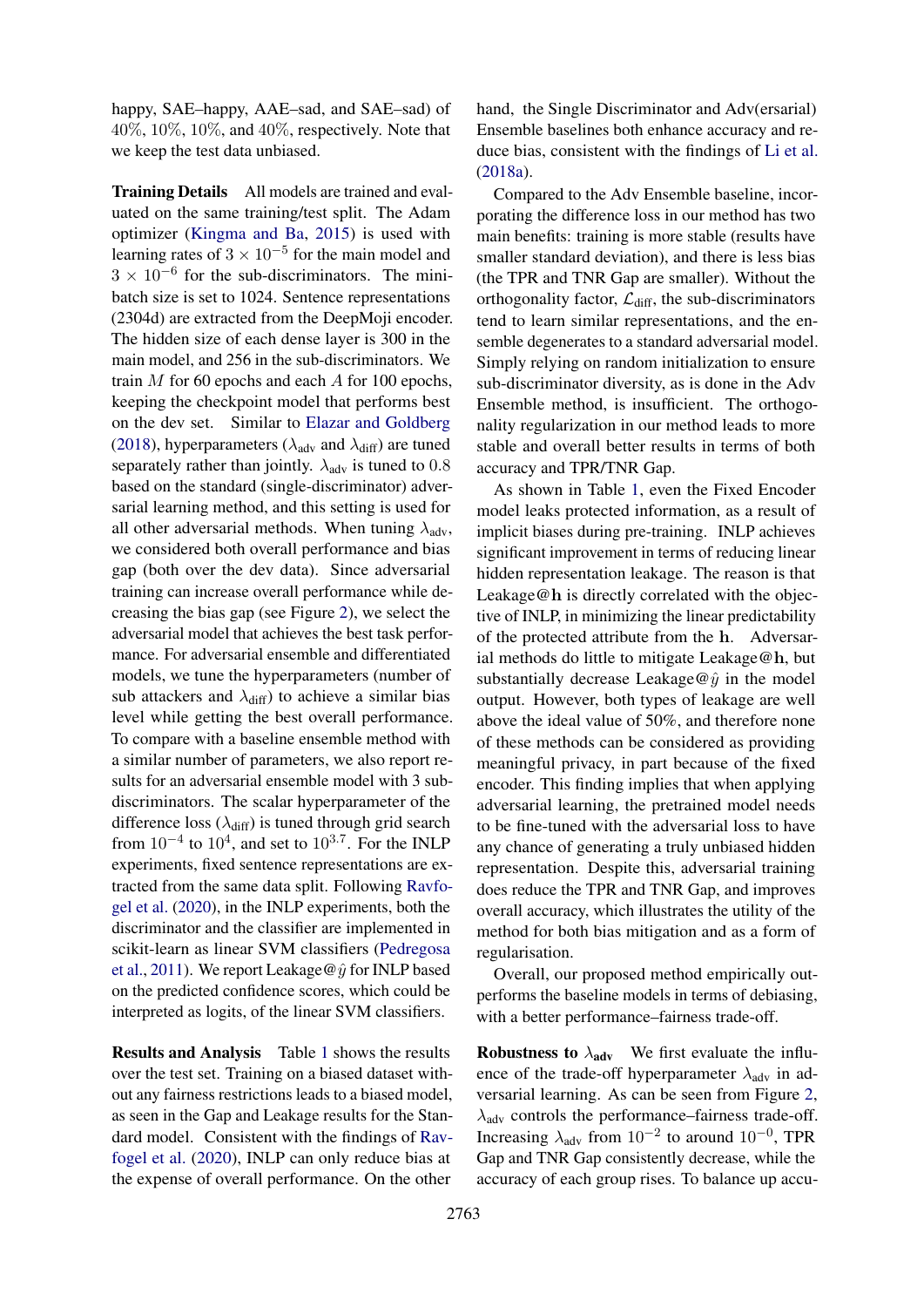<span id="page-4-0"></span>

Figure 2:  $\lambda_{\text{adv}}$  sensitivity analysis, averaged over 10 runs for a single discriminator adversarial model. Main task accuracy of group *SAE* (blue) and *AAE* (orange), *TPR-GAP* (green), and *TNR-GAP* (red) are reported.

<span id="page-4-1"></span>

Figure 3:  $\lambda_{\text{diff}}$  sensitivity analysis for differentiated adversarial models with 3 ("——"), 5 ("----"), and 8  $("$ "") sub-discriminators, in terms of the main task accuracy of group *SAE* (blue) and *AAE* (orange), and *TPR-GAP* (green) and *TNR-GAP* (red).

racy and fairness, we set  $\lambda_{adv}$  to  $10^{-0.1}$ . We also observe that an overly large  $\lambda_{\text{adv}}$  can lead to a more biased model (starting from about  $10^{1.2}$ ).

**Robustness to**  $\lambda_{\text{diff}}$  Figure [3](#page-4-1) presents the results of our model with different  $\lambda_{diff}$  values, for  $N \in$  $\{3, 5, 8\}$  sub-discriminators.

First, note that when  $\lambda_{\text{diff}}$  is small (i.e., the left side of Figure [3\)](#page-4-1), our Differentiated Adv Ensemble model generalizes to the standard Adv

Ensemble model. For differing numbers of subdiscriminators, performance is similar, i.e., increasing the number of sub-discriminators beyond 3 does not improve results substantially, but does come with a computational cost. This implies that an Adv Ensemble model learns approximately the same thing as larger ensembles (but more efficiently), where the sub-discriminators can only be explicitly differentiated by their weight initializations (with different random seeds), noting that all sub-discriminators are otherwise identical in architecture, input, and optimizer.

Increasing the weight of the difference loss through  $\lambda_{\text{diff}}$  has a positive influence on results, but an overly large value makes the sub-discriminators underfit, and both reduces accuracy and increases TPR/TNR Gap. We observe a negative correlation between N and  $\lambda_{\text{diff}}$ , the main reason being that  $\mathcal{L}_{diff}$  is not averaged over N and as a result, a large N and  $\lambda_{\text{diff}}$  force the sub-discriminators to pay too much attention to orthogonality, impeding their ability to bleach out the protected attributes.

Overall, we empirically show that  $\lambda_{\text{diff}}$  only needs to be tuned for Adv Ensemble, since the results for different Differentiated Adv models for a given setting achieve similar results. I.e.,  $\lambda_{\text{diff}}$ can safely be tuned separately with all other hyperparameters fixed.

# 4 Conclusion and Future Work

We have proposed an approach to enhance subdiscriminators in adversarial ensembles by introducing a difference loss. Over a tweet sentiment classification task, we showed that our method substantially improves over standard adversarial methods, including ensemble-based methods.

In future work, we intend to perform experimentation over other tasks. Theoretically, our approach is general-purpose, and can be used not only for adversarial debiasing but also any other application where adversarial training is used, such as domain adaptation [\(Li et al.,](#page-5-14) [2018b\)](#page-5-14).

# Acknowledgments

We thank Lea Frermann, Shivashankar Subramanian, and the anonymous reviewers for their helpful feedback and suggestions.